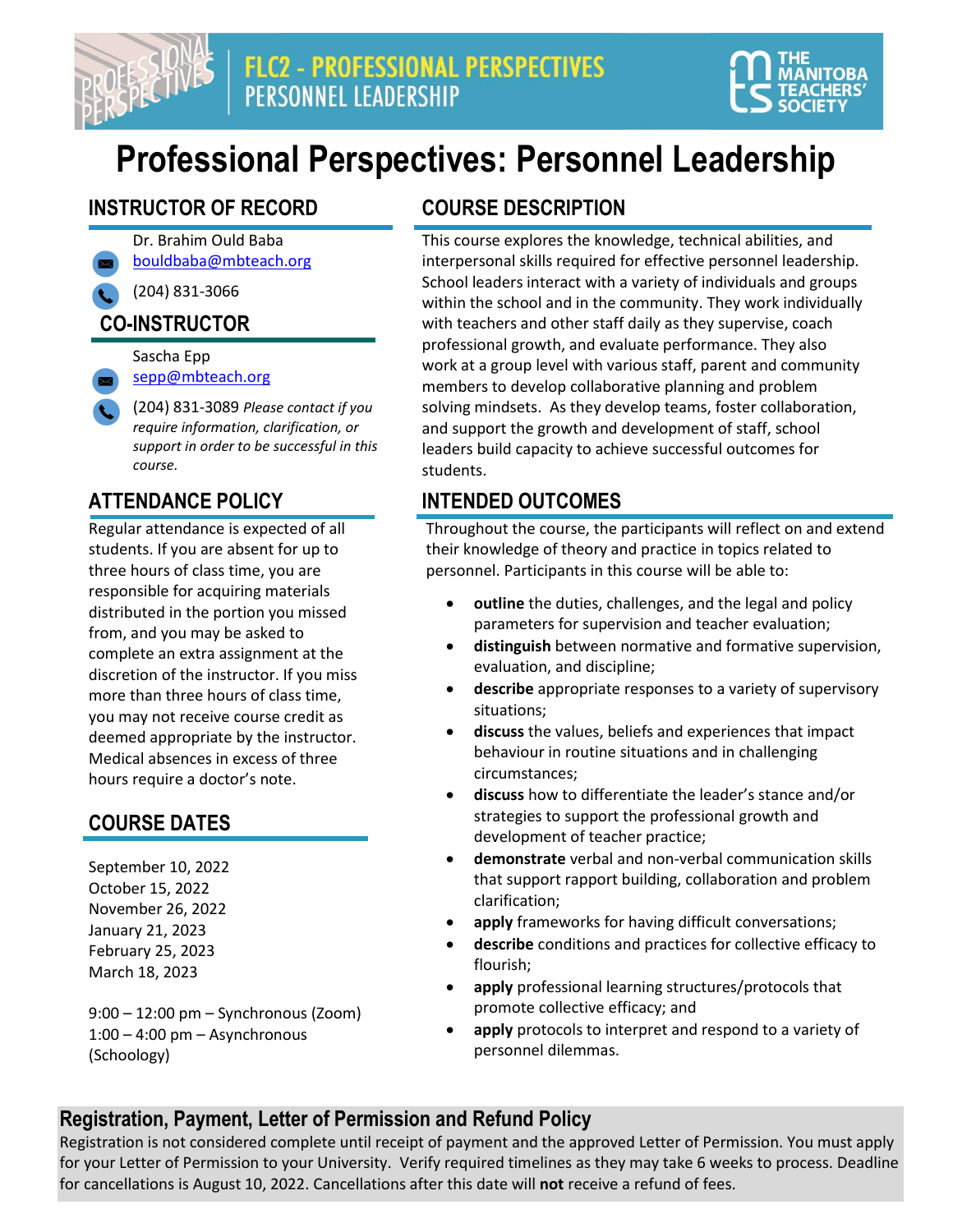

### FLC2 - PROFESSIONAL PERSPECTIVES **PERSONNEL LEADERSHIP**



### **Relationships**

safe • collegial • supportive curious • respectful • humble

#### **Relevancy**

theory to practice • content *and* process reflective practice • learning stance

### **Rigour**

reflect • analyze • synthesize • challenge

#### **REQUIRED TEXTS**

Abrams, J. (2016). *Hard conversations unpacked: The whos, the whens, and the what-ifs*. Thousand Oaks, CA: Corwin. (approx. \$37.70)

Donohoo, J. (2016). *Collective efficacy: How educators' beliefs impact student learning*. Thousand Oaks, CA: Corwin. (approx. \$37.65)

#### **CHOICE TEXTS**

Arneson, S. (2015). *Building trust in teacher evaluations.* Thousand Oaks, CA: Corwin.

#### **-OR-**

Danielson, C. (2016). *Talk about teaching: Leading professional conversations* (2nd ed.). Thousand Oaks: Corwin.

#### **GUIDING PRINCIPLES ASSESSMENT & EVALUATION**

Balanced assessment is intended to measure knowledge/understanding, thinking/inquiry, communication, and application of the course content. Participants will be expected to demonstrate understanding of the course outcomes through:

- preparation and discussion of assigned readings;
- participation in class discussions/activities; and
- completion of course assignments.

The purpose of the formal assignments to prompt students to reflect on learning, integrate new readings and knowledge, and articulate the implications for practice and future learning. Students are expected to *consistently complete quality work*. Students will be asked to revise and resubmit work that does not meet the assignment criteria.

The final course grade is Pass or Fail. Participants must satisfactorily meet all requirements for attendance, participation and assignments in order to achieve a Pass.

**All assignments should be in APA format**. For a complete APA formatting and style guide, please refer to Owl Purdue Online Writing Lab:

<https://owl.english.purdue.edu/owl/resource/560/01/>

#### **ACADEMIC INTEGRITY & MISCONDUCT**

Plagiarism is taking credit for another's work. In an environment based upon academic integrity, plagiarism exemplifies unethical behavior. Students who plagiarize will automatically fail the class and the case will be referred to the Instructor of Record and the Faculty of Graduate Studies as per the university's policy. If you are unsure about what constitutes plagiarism or do not know how to adequately reference material, please ask for help and consult the newest edition of the American Psychological Association (APA) reference. Please refer to the University of Manitoba, Université de Saint- Boniface and Brandon University General Calendars for information about academic regulations and policies.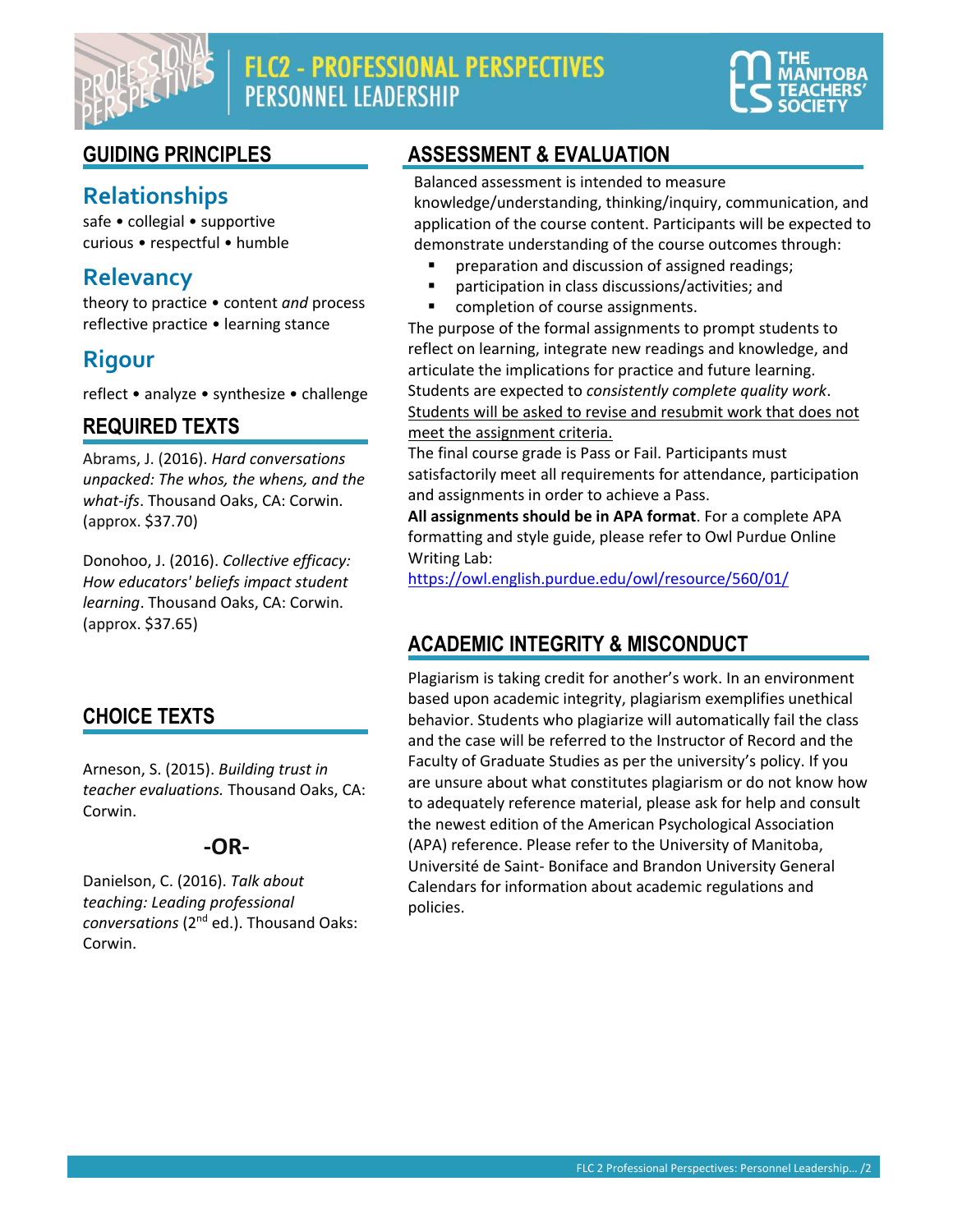



## **Course Schedule**

| <b>TOPIC</b>                                                                                                                                                                                                    | <b>OVERVIEW</b>                                                                                                                                                                                                                                                                                                                                                             | <b>ASSIGNMENTS</b>                                                                                                                                                                              |
|-----------------------------------------------------------------------------------------------------------------------------------------------------------------------------------------------------------------|-----------------------------------------------------------------------------------------------------------------------------------------------------------------------------------------------------------------------------------------------------------------------------------------------------------------------------------------------------------------------------|-------------------------------------------------------------------------------------------------------------------------------------------------------------------------------------------------|
| <b>Supervision and</b><br><b>Evaluation: A</b><br><b>Toolbox for</b><br><b>Principals</b><br>Saturday, Sep 10<br>$9:00 - 12:00$ pm -<br>Synchronous (Zoom)<br>$1:00 - 4:00$ pm -<br>Asynchronous<br>(Schoology) | Differences between supervision,<br>$\bullet$<br>evaluation and discipline;<br>Legislated responsibilities;<br>$\bullet$<br>Divisional policy and protocols;<br>$\bullet$<br>Observation & documentation 101;<br>$\bullet$<br>Continuum of supervisory<br>$\bullet$<br>behaviours; and<br>Guidelines for formative and<br>$\bullet$<br>summative evaluation                 | <b>Complete prior to Class:</b><br>Sign into Schoology (link will be provided);<br>Submit Entrance Slip; and<br>$\bullet$<br>Select and purchase one of the two<br>$\bullet$<br>required books. |
| <b>Managing Conflict</b><br>with Clarity,<br><b>Confidence and</b><br>Courage<br>Saturday, Oct 15<br>$9:00 - 12:00$ pm -<br>Synchronous (Zoom)<br>$1:00 - 4:00$ pm -<br>Asynchronous<br>(Schoology)             | Managing resistance and difficult<br>$\bullet$<br>interactions;<br>Recognizing influential behaviours;<br>$\bullet$<br>Using persuasive language skills;<br>$\bullet$<br>and<br>Understanding triggers that<br>$\bullet$<br>threaten people and become<br>obstacles to productive work.                                                                                     | <b>Asynchronous work:</b><br>Complete readings and discussion in Schoology<br>and Assignment #1, Part A: Text Frame.                                                                            |
| <b>Providing Feedback</b><br>to Support<br><b>Professional Growth</b><br>Saturday, Nov 26<br>$9:00 - 12:00$ pm -<br>Synchronous (Zoom)<br>$1:00 - 4:00$ pm -<br>Asynchronous<br>(Schoology)                     | Discuss the importance of the<br>$\bullet$<br>leader's stance in supporting<br>teaching and learning<br>Explore strategies for providing<br>$\bullet$<br>ongoing feedback to support<br>professional growth and<br>development of teacher practice<br>Explore how to create a culture of<br>$\bullet$<br>professional learning through<br>formative classroom walkthroughs. | Complete readings and discussion in Schoology<br>and start Assignment #2.                                                                                                                       |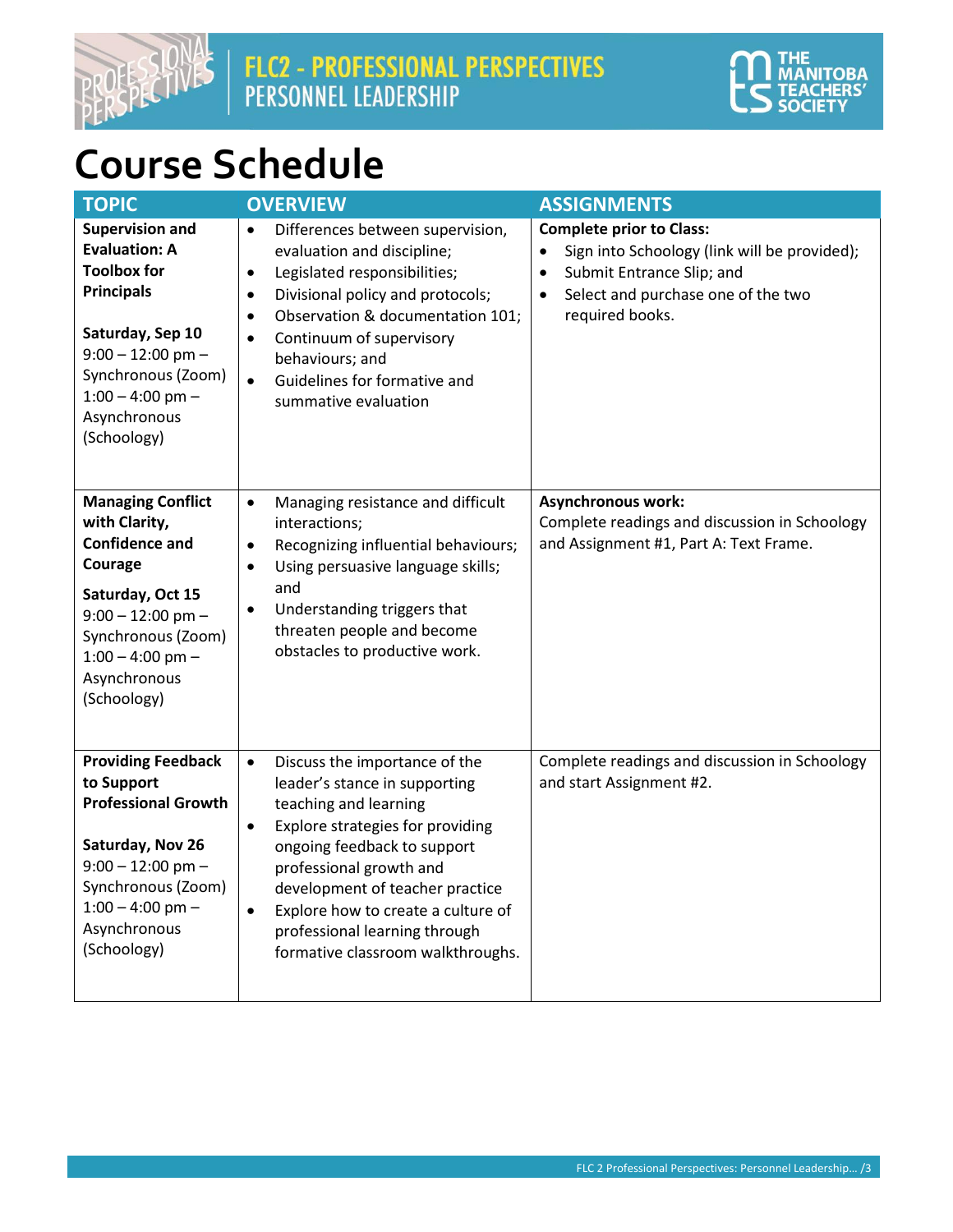

# FLC2 - PROFESSIONAL PERSPECTIVES<br>PERSONNEL LEADERSHIP



| <b>TOPIC</b>                                                                                                                                                                                                                        | <b>OVERVIEW</b>                                                                                                                                                                                                                                                                                                                                 | <b>ASSIGNMENTS</b>                                                                                           |
|-------------------------------------------------------------------------------------------------------------------------------------------------------------------------------------------------------------------------------------|-------------------------------------------------------------------------------------------------------------------------------------------------------------------------------------------------------------------------------------------------------------------------------------------------------------------------------------------------|--------------------------------------------------------------------------------------------------------------|
| <b>Collective Efficacy:</b><br><b>The Power of</b><br><b>Working Together</b><br>Saturday, Jan 21<br>$9:00 - 12:00$ pm -<br>Synchronous (Zoom)<br>$1:00 - 4:00$ pm -<br>Asynchronous<br>(Schoology)                                 | How educators' beliefs impact<br>$\bullet$<br>student learning;<br>The research base that supports<br>$\bullet$<br>new ways of working together;<br>Conditions and practices for<br>$\bullet$<br>collective efficacy to flourish; and<br><b>Professional learning</b><br>$\bullet$<br>structures/protocols that promote<br>collective efficacy. | Complete readings and discussion in Schoology<br>and Assignment #1, Part B.                                  |
| <b>Dilemmas of</b><br><b>Practice:</b><br><b>Frameworks for</b><br><b>Leaders to Interpret</b><br>and Respond<br>Saturday, Feb 25<br>$9:00 - 12:00$ pm -<br>Synchronous (Zoom)<br>$1:00 - 4:00$ pm -<br>Asynchronous<br>(Schoology) | Explore the different types of<br>$\bullet$<br>dilemmas in personnel leadership<br>Discuss dilemmas: Interpret,<br>$\bullet$<br>Respond, Reflect;<br>Apply a consultancy protocol; and<br>$\bullet$<br>Reflect on the emotions of leading.<br>$\bullet$                                                                                         | Complete readings and discussion in Schoology.<br>Complete Assignment #2.                                    |
| <b>Topical Overview:</b><br>Synthesizing<br><b>Learning</b><br>Saturday, Mar 18<br>$9:00 - 12:00$ pm -<br>Synchronous (Zoom)<br>$1:00 - 4:00$ pm -<br>Asynchronous<br>(Schoology)                                                   | Group Reflective Dialogue<br>$\bullet$<br>Protocol; and<br>Hexagonal analysis of course<br>$\bullet$<br>topics.<br>Sharing the learning around<br>$\bullet$<br>research in the area of personnel<br>leadership                                                                                                                                  | Complete readings in Schoology and discussion.<br>Complete Assignment #1, Part C.<br>Complete Assignment #3. |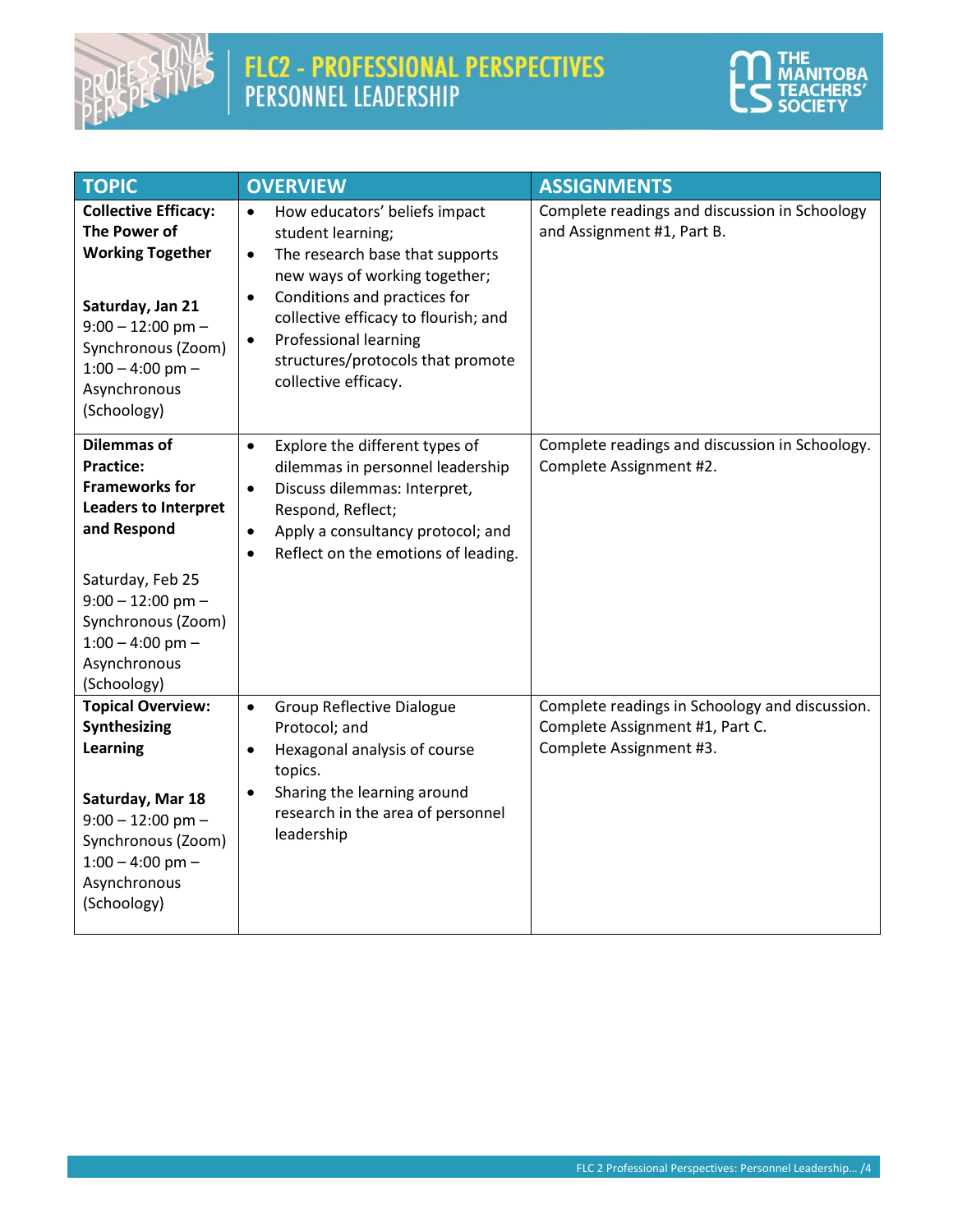



## **Course Assignments**

| <b>PURPOSE</b>                                                                                                                                            | <b>ASSIGNMENT #1 INTERVIEW &amp; REFLECTION</b>                                                                                                                                                                                                                          | <b>DUE</b>                |
|-----------------------------------------------------------------------------------------------------------------------------------------------------------|--------------------------------------------------------------------------------------------------------------------------------------------------------------------------------------------------------------------------------------------------------------------------|---------------------------|
| To reflect on learning,<br>integrate new<br>readings and<br>knowledge, and<br>articulate the<br>implications for your<br>practice and future<br>learning. | <b>PART A: TEXT FRAME</b><br>Complete a three-page summary of the book with three essential<br>understandings of the text, including supporting details, synthesis,<br>analysis, and application.<br>See format template on Page 7 and in Schoology. Use APA format      | Tuesday,<br>Nov 15, 2022  |
|                                                                                                                                                           | PART B: LINK-THINK-SYNTHESIZE (L-T-S)<br>Write a 750-word response describing how the book links with other<br>course content, your personal context, and your practice going<br>forward.                                                                                | Saturday,<br>Mar 18, 2023 |
|                                                                                                                                                           | PART C: GROUP REFLECTIVE DIALOGUE PROTOCOL (GRDP)<br>Groups of four students will meet. Students have 15 minutes each to:                                                                                                                                                | Saturday,<br>Mar 18, 2023 |
|                                                                                                                                                           | Share your essential understandings, supporting details,<br>٠<br>synthesis, analysis, and application of the Text Frame;                                                                                                                                                 |                           |
|                                                                                                                                                           | Summarize your Link-Think-Synthesize paper; and<br>٠                                                                                                                                                                                                                     |                           |
|                                                                                                                                                           | Pose a question about staff supervision or teacher evaluation<br>for the group to discuss.                                                                                                                                                                               |                           |
|                                                                                                                                                           | The discussion proceeds round-robin style followed by a 30-minute<br>reflective writing task in which students write concluding thoughts<br>about the book topics and their L-T-S and identify what was learned,<br>affirmed, and challenged from the dialogue protocol. |                           |